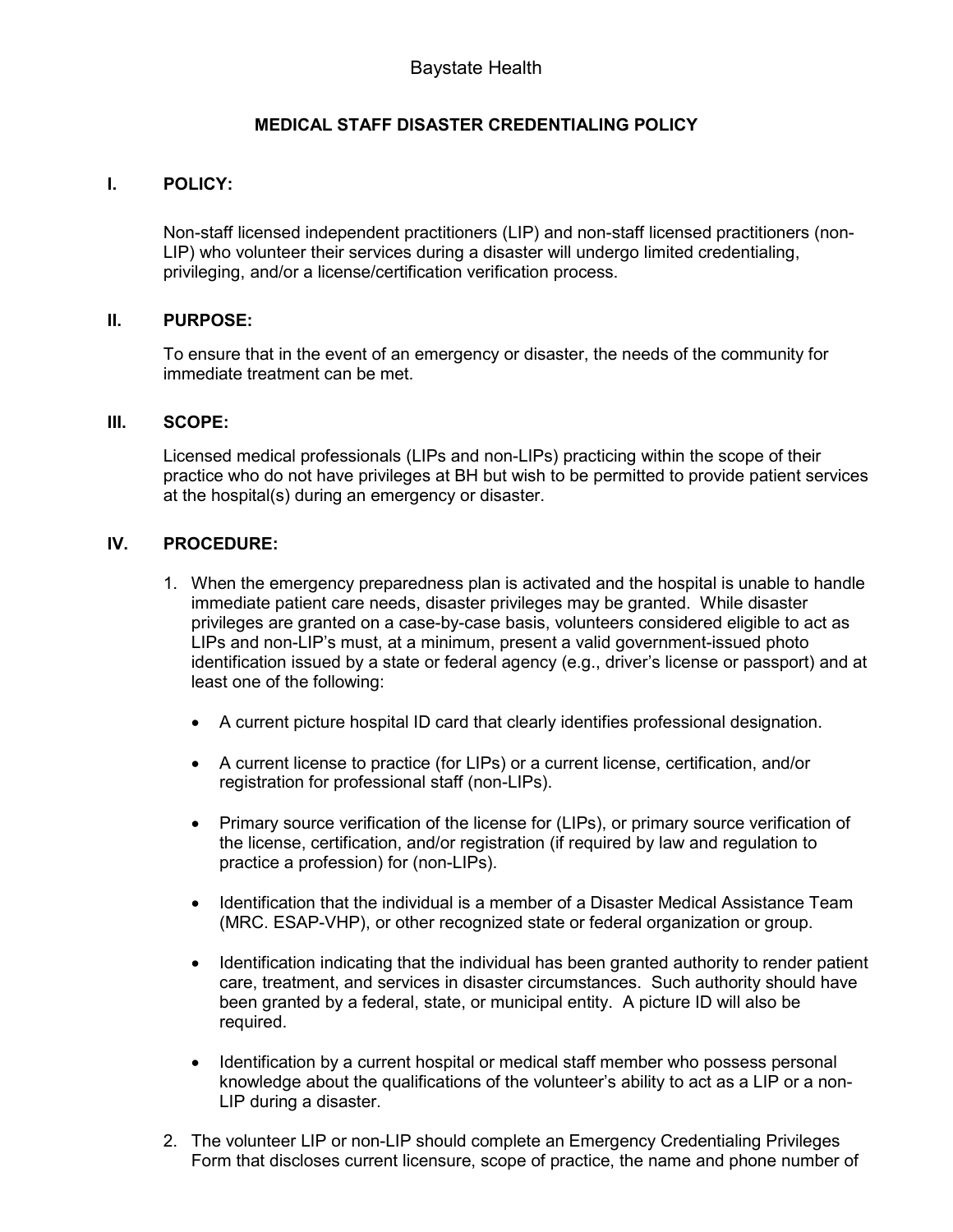the institution(s) where he/she holds clinical privileges, professional liability coverage, and emergency contact information. He/she must also present his/her current professional license. The hospital representative should review the Emergency Credentialing Privileges Form against the license and photo ID, and record the date and time of the request for emergency disaster privileges. If possible, a copy should be made of the license and photo identification. The hospital representative should forward the information to the Medical Staff Office to begin the verification process.

- 3. Verification of credentials and licensure include the following:
	- Once the immediate situation is under control, the hospital must begin to verify a LIP/non-LIP volunteer's credentials using a process identical to temporary privileges to fulfill an important patient care need. Primary source verification of licensure begins as soon as the immediate situation is under control, and is completed within seventy-two (72) hours from the time the LIP/non-LIP presents to the organization. For the non-LIP, the certification will also be verified.
- 4. If primary source verification cannot be completed in seventy-two (72) hours (e.g., there is no means of communication or there is a lack of resources), it is the expectation that it be done as soon as possible. In this extraordinary circumstance, there must be documentation of the following: why the primary source verification could not be performed in the required time frame, evidence of a demonstrated ability to continue to provide adequate care, treatment and services, and an attempt to rectify the situation as soon as possible. Primary source verification of licensure and/or certification (for non-LIPs) would not be required if the volunteer LIP/non-LIP has not provided care, treatment or services, and services under the disaster responsibilities or privileges.
- 5. To readily identify volunteer LIP/non-LIPs granted privileges in an emergency, a special badge will be worn.
- 6. LIP and non-LIP staff responsibilities and oversight include the following:
	- Once the CEO or Medical Staff President or his/her designee inspects the situation and determines that the LIP volunteer's services are needed, the LIP volunteer can begin to administer care immediately. Disaster privileges are specialty-specific and time-limited. The LIP volunteer shall be assigned to the clinical department/ division of his/her specialty with supervisory authority granted to the respective department/ division chair or his/her designee. The medical staff oversees the professional performance of the LIP volunteer who has been granted disaster privileges by direct observation, mentoring, or clinical record review.
	- Once Clinical Hospital Leadership determines that the non-LIP volunteer's services are needed, the non-LIP volunteer can begin to administer care immediately. Disaster privileges are specialty-specific and time-limited. Clinical Hospital Leadership oversees the professional performance of the non-LIP volunteer who has been granted disaster privileges by direct observation, mentoring, or clinical record review. However, if the non-LIP volunteer is a nurse, then the volunteer non-LIP's professional performance will be observed and directed by the Chief Nursing Officer (CNO) or his/her designee during the disaster period.
- 7. Disaster privileges for LIP volunteers are for the duration of the disaster. Disaster privileges are terminated by the CEO or the Medical Staff President or his/her designee.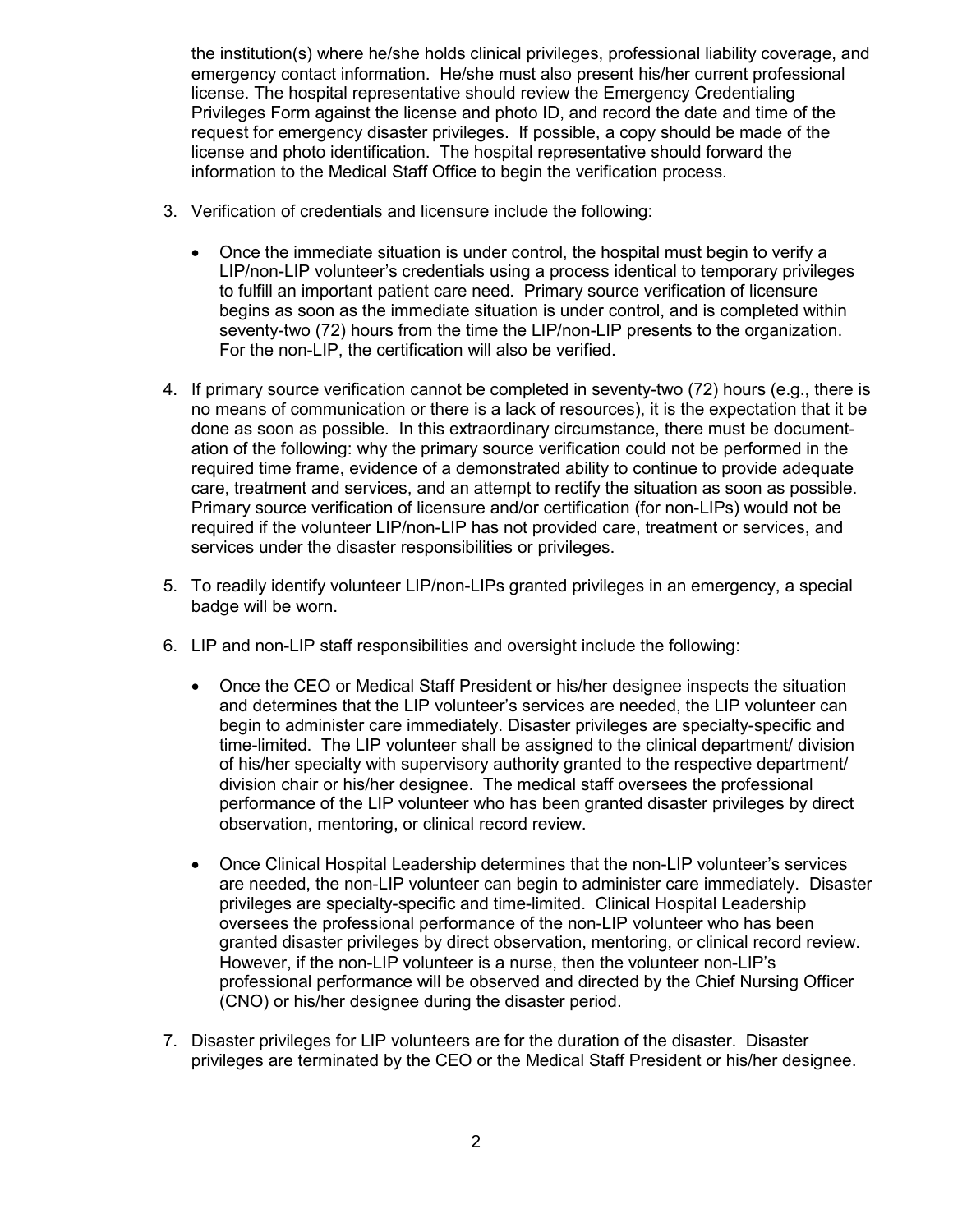The CEO or the Medical Staff President or his/her designee determines the duration of the disaster and terminates privileges accordingly.

- 8. Disaster privileges for non-LIP volunteers is terminated by Clinical Hospital Leadership, or in the case of a nurse, the Chief Nursing Officer (CNO) or his/her designee. The Clinical Hospital Leadership, or in the case of a nurse, the Chief Nursing Officer (CNO) or his/her designee, determines the duration of the ability to provide services as necessary and terminates these abilities accordingly.
- 9. A LIP/non-LIPs disaster privileges may be denied, restricted or terminated at the discretion of the person who has oversight. A LIP/non-LIPs privileges will be immediately denied, restricted or terminated if any information is received or observations made that suggest the LIP/non-LIP is not capable of rendering the services described on the emergency disaster credentialing privileges form.
- 10. Termination of these disaster privileges, regardless of the reason, shall not give rise to a hearing or review under the medical staff bylaws or any other applicable standard, regulation or law.
- 11. A LIP/non-LIPs services are completely voluntary. It does not create any entitlement for compensation or benefits, including workers compensation or professional liability insurance coverage from BH or any affiliated organization, in exchange for services.

#### attachment

*Approved:* 

BMC MSEC on 04/02/14 BFMC MSEC on 04/01/14 BMLH MSEC on 04/03/14 BNH Hospital on 02/01/17 BWH MSEC on 01/09/17

Replaces the previous policy dated 02/04